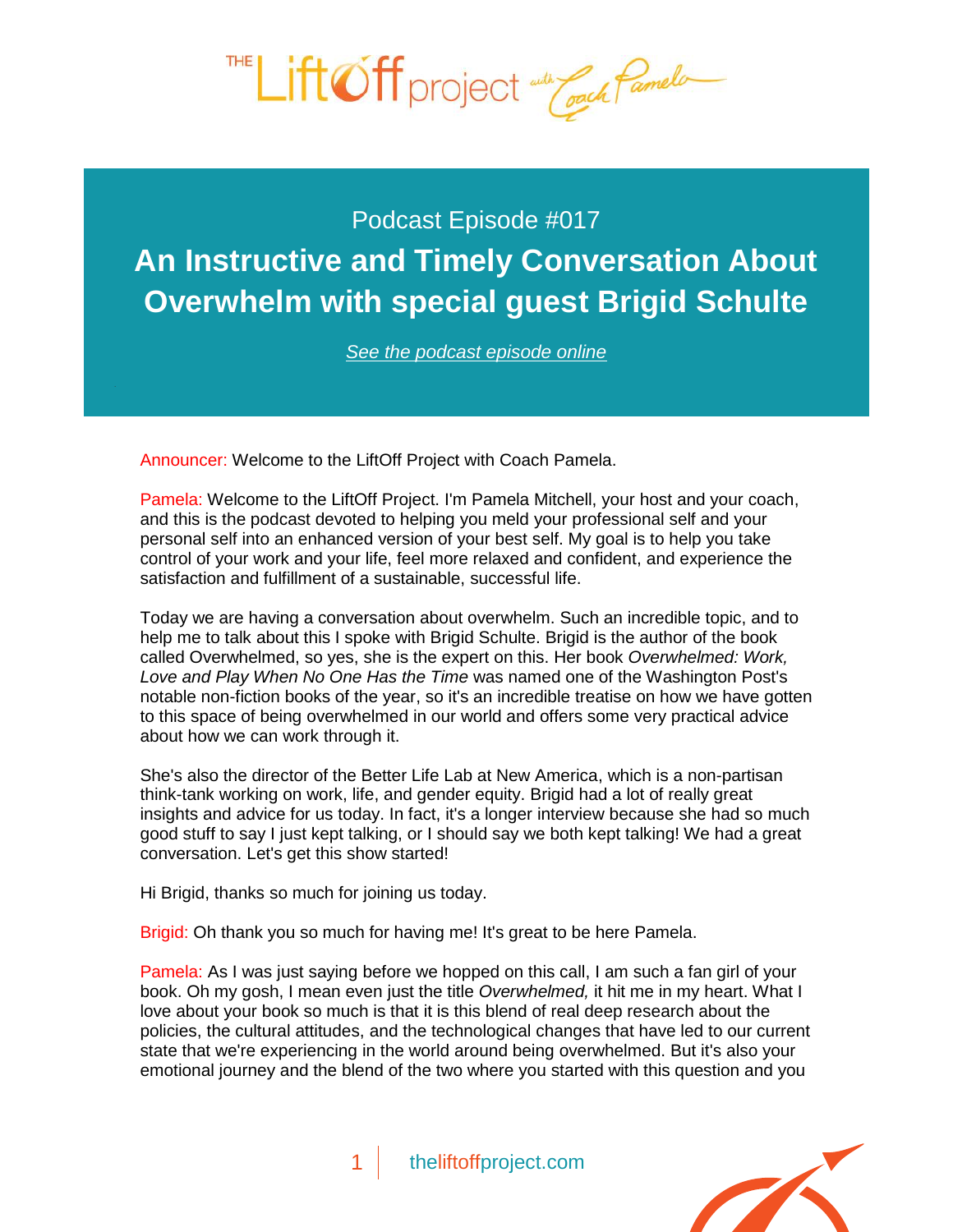

went on a quest to solve this problem for yourself is so powerful. Why don't we begin by explaining what I found to be such an incredibly powerful concept, which is this one of "time confetti" and how you started on your journey because of "time confetti."

Brigid: Yes, and I have to say the journey continues. I've learned a lot and that's probably ... I'm jumping ahead of myself here but they'll ask me, "Well, what's changed most in your life?" or "Do you have it all figured out now?" To me the most important thing is to recognize that it is a journey and that it's a practice and what's really different is that through the process of reporting, I guess when I began the book I didn't think things could change and I didn't even question it. I figured it's overwhelming and it's crazy and this is the way it has to be. That's probably the most powerful thing, even when I do stupid things and I stay up all night cleaning out my email inbox which I did recently. I have to admit, I still do stupid things, I still fall into bad habits, but what's different is I've seen how it can be different. I'm much more familiar with all of the research about how it really should be different, how it could be better, and so I have hope and I keep going.

I think that's what's different. When I began this book and I began this journey I felt completely hopeless and I felt that my life was out of control. I had two little kids, was married, I was working full-time, I was working as a reporter at the Washington Post which is a very high pressure, demanding job. They value long hours and certainly a lot of productivity and it was sort of too much and I was afraid to leave the job even though, believe me, there were times that I would look longingly at a UPS truck driver. Oh boy, they just work their hours and then they're done, wouldn't that be awesome? It felt like my job never turned off, but at the same time I'm a writer and I loved what I was doing and I was really afraid that if I jumped off the steep and narrow ladder of this career trajectory that I would never get back on and my life would be over.

I felt really trapped and felt that there were really no other options. At the same time, we lived in the Washington, DC area and it's expensive! It really required both of our salaries to pay for our mortgage. My husband's also a journalist, it's not like we're making the Wall Street bucks and we made that choice because we do what we like or because it's interesting, because we feel passionate about it and we made that choice that that was more important to us. There were plenty of times I felt really guilty. It's like "Oh I should be home with my children, I'm a terrible mother" so it's just feeling polluted with guilt and overwhelmed. At the same time my husband and I had promised to be these equal partners and what I didn't even realize is how it was laughable, how we had fallen into unbelievably traditional gender roles and I was doing everything and I was really resentful all the time.

Again, I didn't think it could change and everybody else I talked to, everybody else was overwhelmed, everybody else's work was unforgiving, didn't even matter what type of job it was. One friend really wanted to have a big family because she came from a small family and when she had her fourth child she wanted to work part-time for a couple years. She was great at her job, but her company said no and she quit. And she's not been back to work since. I saw all of these doors slamming for women in this position

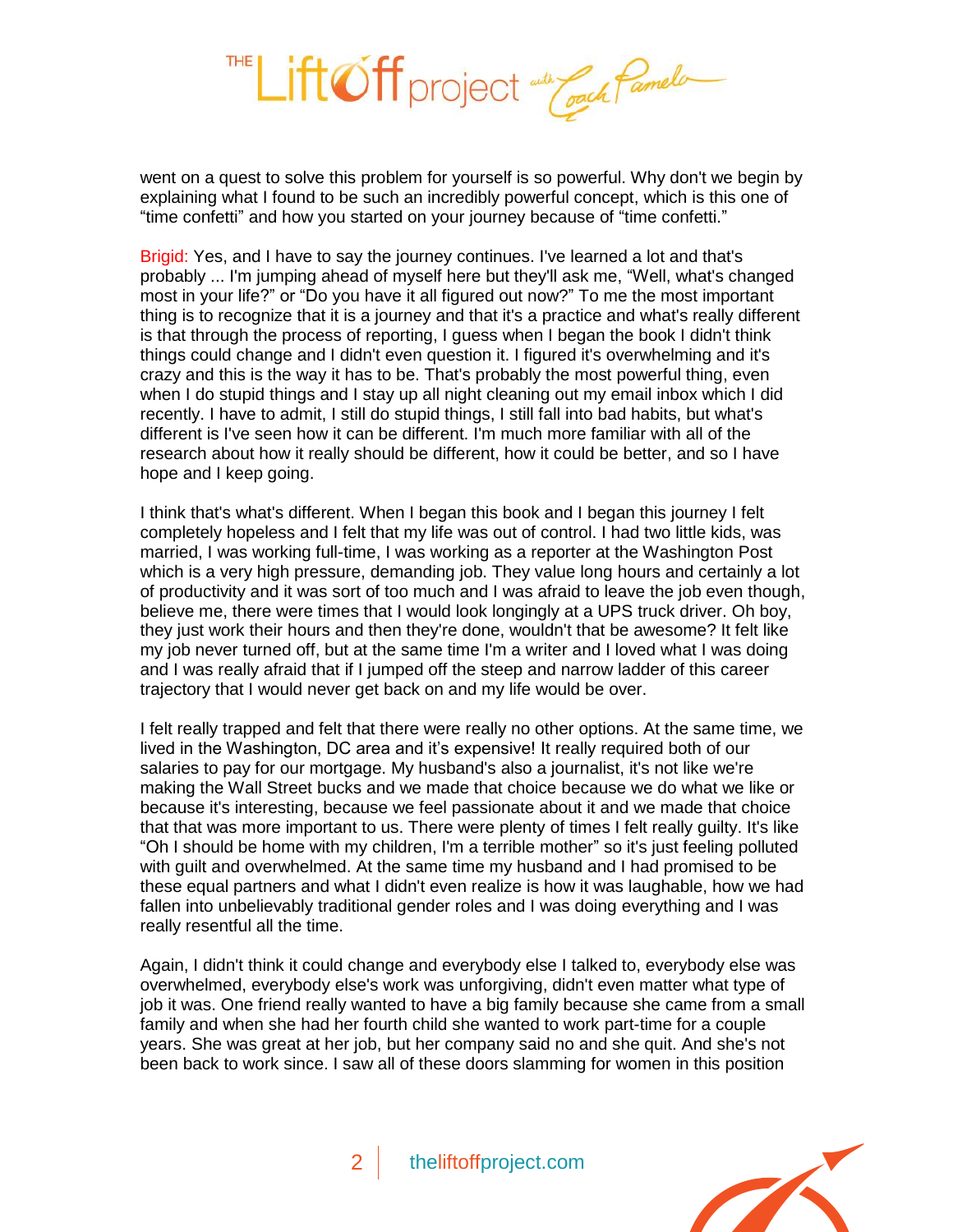

who wanted to do something different and the work culture didn't allow for it. Again, I thought, "Well this is the way it is and I've made this choice to be a working mother and life is hard and it sucks and that's the way it is.'

In the middle of all of that, I was working on a project at the Washington Post and we were looking at women and time and figuring we wanted to get some data to show how busy women were. They were having a hard time reading the newspaper and the editors and the bosses at the Post wanted to figure out, "Well, why aren't women reading the newspaper?" We thought, "Well, women are busy!" and so I volunteered to get the data to show that and I called up a time-use researcher. I didn't even know that such a thing existed and he immediately said, "No, women aren't busy. Women have 30 hours of leisure a week. Women have more leisure time now than they did in the 1960's even though more of them work in the marketplace."

It was one of those moments that I can't even really describe how I felt. It was partly angry; I was like, "Are you kidding me?" Then it was partly disgust: here is another authority figure who publishes books and writes articles and then we pick it up in the newspaper and then we continue on this, what felt to me, this really false narrative. Women have plenty of time, if you're feeling overwhelmed it's just your fault and there's something wrong with you. That's pretty much what this guy told me. I said, "You're crazy, I don't have 30 hours of leisure." He said, "Yes you do, come and do a time study and I will show you where your leisure is." I was angry and I took him up on this challenge but at the same time all of those feelings of anger and frustration and disgust and also, I have to be perfectly honest, real fear because what if he was right and I did have this time? What if it really was all my fault and I was wasting my life? I was terrified to find that out.

That's really what started this whole journey: the quest for this elusive 30 hours of leisure. Very briefly, what I'll say is that I did do the time study and he did analyze my journal, my time diary, and he found 27 hours of what he called leisure and I looked at it and that was my time confetti. It was bits and scraps of really what I called garbage time, the in between time. Lying in bed, trying to get out of bed, listening to NPR. And he's like, "Listening to the radio is leisure time."

Pamela: You're like, "I'm so exhausted I can't even get out of bed. How can that be leisure?"

Brigid: Right, are you kidding me? There was one time I took my daughter to a ballet class and my station wagon broke down on the side of the road. We waited for a tow truck for two hours and he called that leisure time. I'm like, "Are you out of your mind?" At the time, I was reading a lot about leisure and I was reading the ancient Greek philosophers and Aristotle would say we work to have leisure upon which happiness is based. I thought, "Wow, if that's my leisure time, what does that say about my life?" I felt really bad, I felt really alone, and I felt like this is all my fault and there was something wrong with me and that everybody else had it figured out.

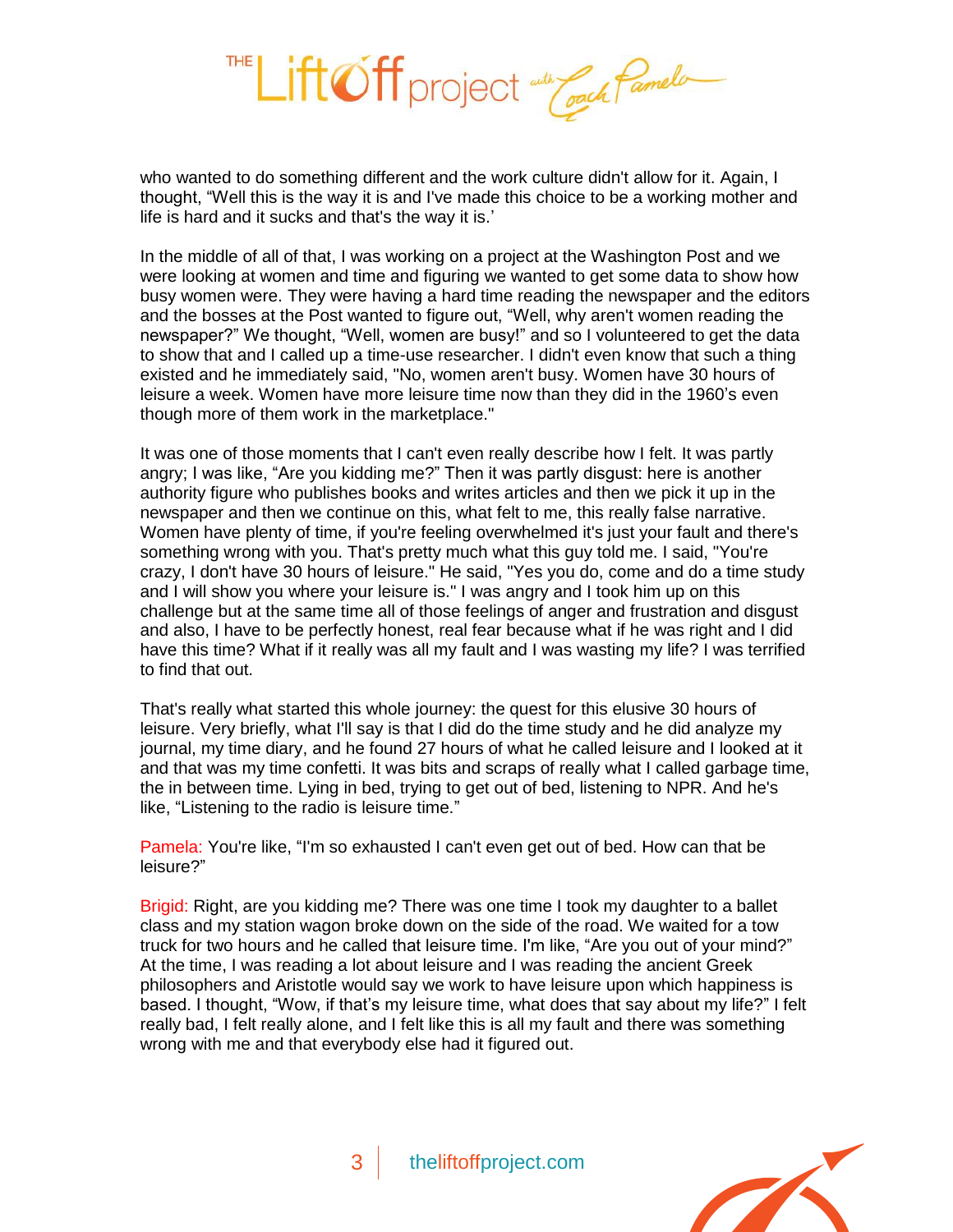

I wrote a magazine story for the Washington Post and left it there like, "Well, you said I had leisure, this is what he came up with, doesn't this suck?" And I was surprised. I got such an outpouring of response, because again, I felt so alone. But it was both men and women. It wasn't just mothers and it wasn't just working mothers, it was people with kids and without kids, it was old people, it was young people, and so many of them said, "You climbed into my head and you wrote about my life." That was a huge revelation to me to realize, "Wow, it's not just me and a lot of people are feeling like this and we don't feel like we can talk about it. We're all sort of putting on a brave show, what's going on?"

At that point some agents were contacting me and they said, "Do you want to write a book?" I thought, "Well, I do want to write a book but I don't know if I want to write about this," because again, I didn't know if it could change, I didn't know if there was anything more to say about it. I took a year to really think about it, what would I really want to know if I really pursued this? I was having coffee with a friend who had also written a book and he said that he had two questions that he wanted to pursue and he said, "Why are things the way they are and how can they be better?" And I said, "Oh Larry, I'm stealing that, that's awesome, that is exactly what I want to know." You can see in my book I totally give him credit for that. That really helped inform my journey, that's what I want to know. Why are things the way they are, why does it feel so overwhelming, but more importantly, how can they be better?

I love Oprah. I love all the magazines that say 10 ways to do this and 7 ways to clean your closet and 10 ways to be happier. I love it, I buy them, often it's great advice, but if it were easy we'd do it all. I wanted to know really "how do you get there" and "is anybody doing it better" and really use my skills as a journalist and investigative reporter. That's really what the book is all about.

Pamela: I mean, there's so many layers in there that I want to unpack, first of all, how we ended up in this spot and why we are all feeling this way? That piece was really enlightening to me because I didn't realize how much these archetypes, the ideal worker, the ideal mother, played into what's going on in our heads and also this whole piece around being busy as a status symbol. Maybe you can talk about those concepts because that really hit me like, "You know what, she's right, I do that!" I'm like, "Oh my God. I'm so busy, I'm too busy to talk to you, my friend" and what is that saying?

Brigid: I know! I was totally caught up in it, so I think maybe that's one of the things about my book that's a very compassionate. A lot of books aren't and they're like, "Just get your act together and you're an idiot and you should do it differently." I got so caught up in it and we all get caught up in it. What's different here is really wanting to understand but from a place of compassion. I don't think we choose to be overwhelmed. We fall into it and don't really understand why and that's a big part of the book: helping to bring awareness so that we can make different choices. In a sense yes, I guess overwhelmed is a choice but first you have to understand where it's coming from. Then it gives you enough information to begin to make different choices because right now, if you don't really understand it, you don't feel like there are choices and that's how I felt.

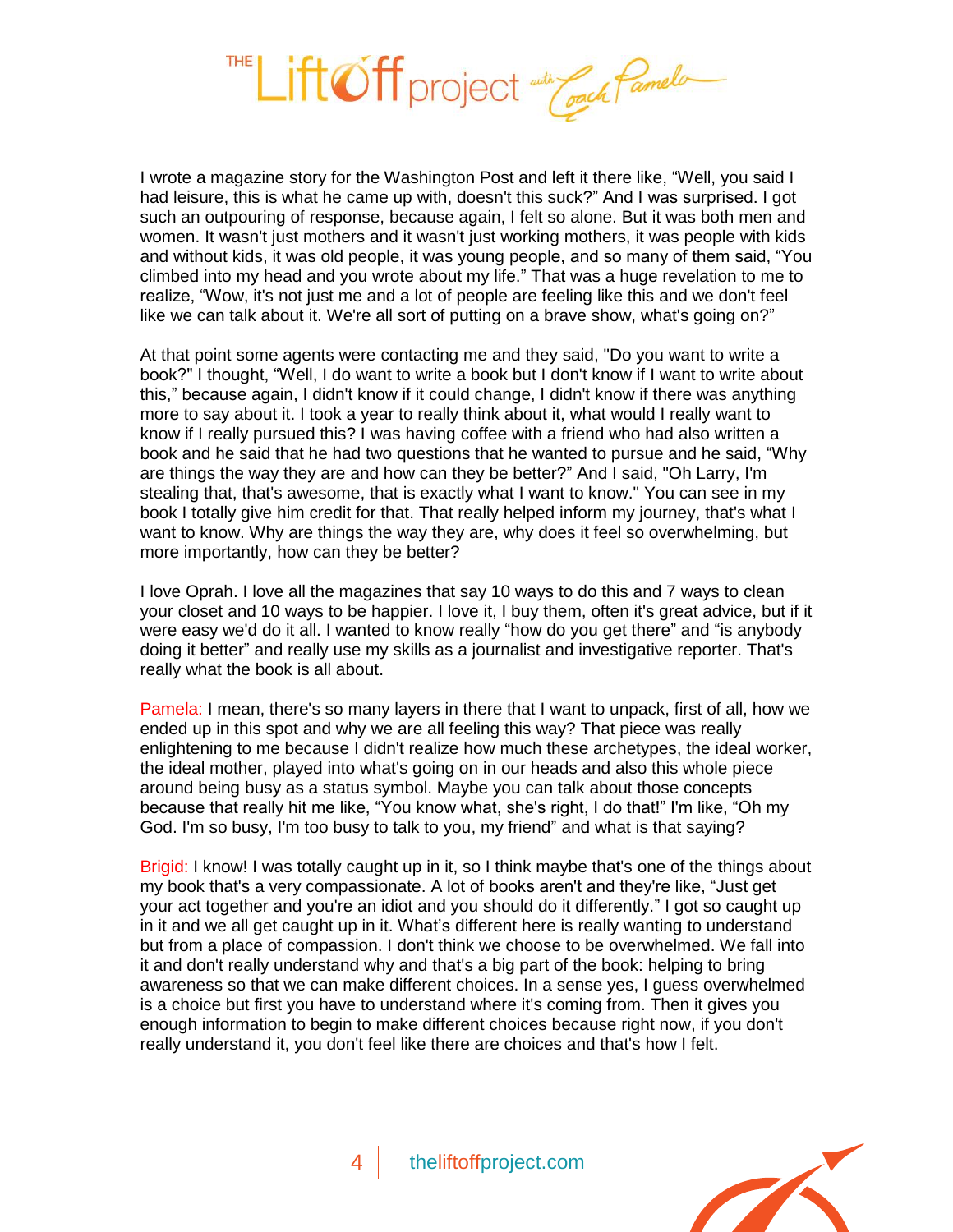

It was a huge shock to me, but I had totally bought into the concept of the ideal worker; that the more you worked the better you worked and the harder you worked then the more you would rise, the more you were valued. I just worked like a maniac, but I have to tell you I was just thinking about that this morning. I did a lot of the urgent stuff. I thought, "If I do this I'll get this out of the way and then I'll get to the bigger thing. I'll do this and I'll finish the story and then I'll get to the bigger project, and I'll do this and I'll finish this and I'll get to the bigger project." I worked for nearly 25 years like that and I would occasionally get to the bigger project.

People talk about the big rocks in your life or the big things that are important that take time and effort. Then there's all sorts of the little pebbles that get in the way and I spent a lot of my time on the pebbles rather than on the big things. Because when we get overwhelmed and busy and we're focused on all of that work all the time and you're tired, you do the pebbles first and then the time is gone. You don't have time for the big stuff. That's certainly something I'm still struggling with. That's one thing that our workplaces don't make it easy to do, which is to do the big, important work. We're all focused on the little urgent things.

So again, the ideal worker concept is very powerful and what was really fascinating and eye opening to me is all of this emerging research that shows that that's not really the best way to do work. The little pebbles are just one example of getting mindless, getting so busy you don't even begin to get your priorities straight.

The neuroscience shows that if you want to be creative and innovative, you really need time off and away from work, away from constantly "being on" and checking your emails. Your brain thinks in two functions. This is what neuroscience is finding. We have this focused mode where you're at your desk and you're working and you're checking your emails and you're vigilant, and then you have this diffuse mode which is more day dreamy and spacey and you're going for a walk and you let your mind wander. We tend to think that that's a waste of time but it turns out that's a critical time for your brain wiring. That's when you're going to get a fresh idea.

The more you can build that into your day and into your workplaces, the better work you're going to do. That was fascinating, that totally blew my mind and I was really fascinated to see that the ideal mother is so powerful still. We tend to thin, "Well, wait a minute, women have been working since the early 70s and haven't we figured it all out?" And we really haven't. If you look at the general social survey or even the Pew Research Center, we're really ambivalent about whether we think mothers, particularly of young kids, should work. It's like we haven't figured that out. We're still queasy about it and so if we're not sure that that's a good thing then why should we have policies that make it easier? Why should we have workplaces that are flexible for everybody? We do not make it easy for mothers to work in this country. We don't make it easy for parents to work and live, and I didn't realize that.

We basically have structures that very much reinforce the ideal worker who's a man, who goes to work and works all the time and who has somebody else at home taking

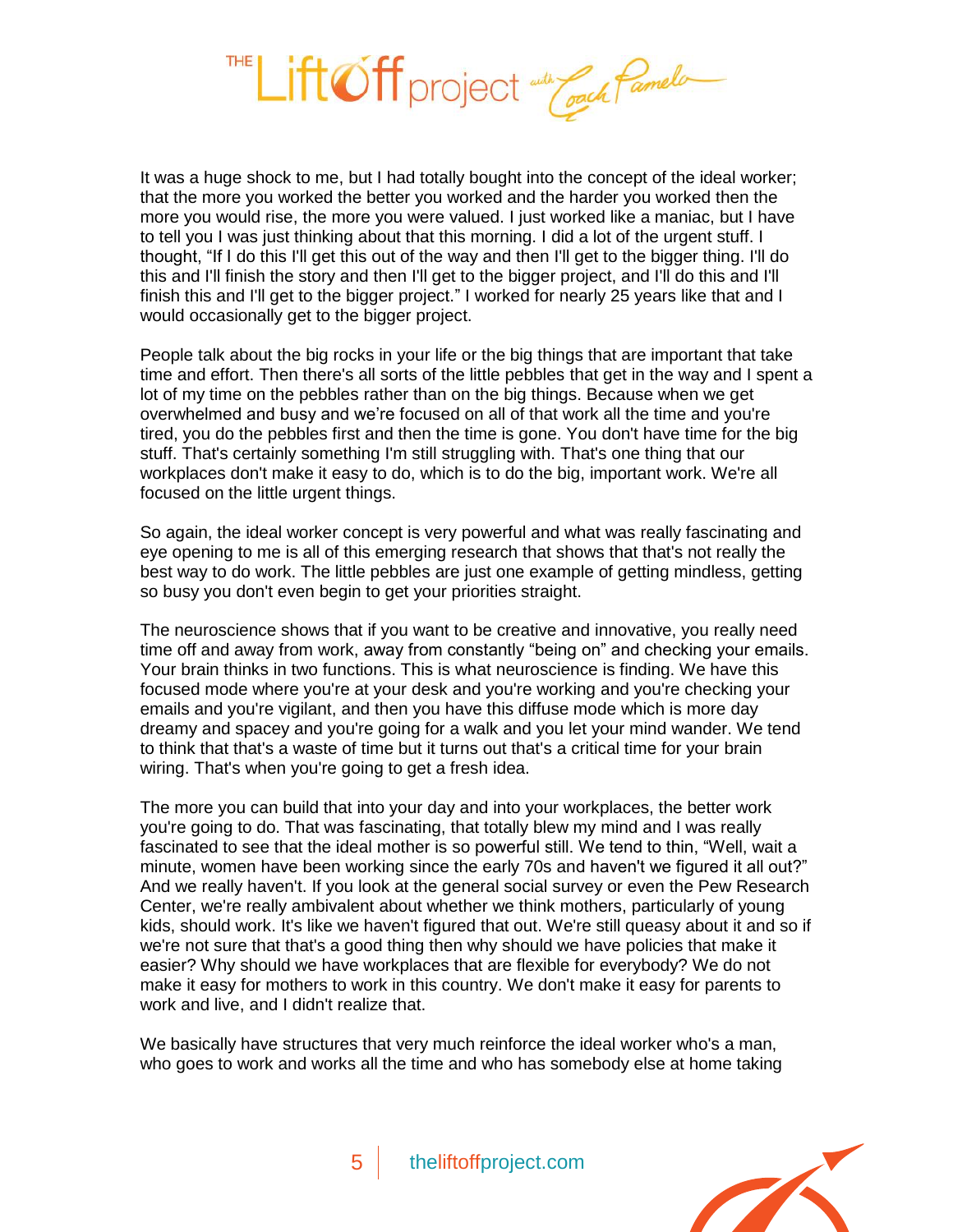

care of everything else. Except we don't. The writer Katrina Alcorn put it best. She said, "We're expected to work as if we don't have families and we're expected to have families as if we didn't work." It's a complete and utter perfect storm of a disaster. Some of this is our cultural attitudes and our discomfort with reality. A lot of it is our policies and our social structures that haven't caught up with how we really live.

Pamela: Men and women are locked into this too because that was some of the things that I saw in your book too. Men were really locked into having to be that ideal worker from a man's perspective. Women had to deal with this whole ideal mother guilt piece and then men had to deal with this whole, "Well, if I want to spend time with my kids, I've got to feel guilty."

Brigid: Yes, and it traps both men and women into these really outdated roles. It polices them back into those roles, if you will. It's really interesting. In our work cultures it's like if a guy's going to coach his son's little league team it's like, "Oh, what a great dad!" and he can do it occasionally. Then if a dad says, "Listen, I do the childcare pickup every Tuesday and Thursday" that dad is typically ostracized or penalized or stigmatized. "Don't you have a wife for that?" We still don't have that sense that men and women have children, men and women raise families, or men and men, or women and women, or there are single parents. Then we don't give our caregivers support because men and women are also more and more needing to take mom or dad to the doctor, or to their chemotherapy appointment, or to chase after them when they've run out of the nursing home with their Alzheimer's.

We've got elder caregiving responsibilities too and so I did go out and I found some really interesting work environments, work cultures that recognize that to do your best work you need authentic workers and authentic workers have work and life.

Pamela: Yes, and that was so powerful when I read the stories of those particular work cultures and I was like, "You know that's great!" And that's one whole aspect because to your point about "what can society do" and then "what can we do," we can advocate for those changes. However, there's also a personal piece because until that happens, it's going to take some time for our society to catch up to where we really are. So what can we do to bring ourselves personal agency in all of this?

Brigid: Right. I have a whole chapter there. I call it my Personal Mastery chapter because I got to the same point. It's like, "Yeah, yeah, yeah. We need new policies, we need to change work culture, what do I do today so I can stop feeling so crazy?" I had that same feeling and really that's why I talk about change on two levels in the book. Personal mastery is putting on your own oxygen mask and the more we put on our own oxygen masks, then the more we'll be able to work together to make that bigger change.

The very first one is a pretty easy one and that is to recognize that we have, just as you said earlier, made busyness a status symbol. We don't value time off. The Greeks said that true leisure was that place where you refresh your soul. Well, you know what, that's just the point of a good life. We're not all about work, we're not widgets. We're in a very

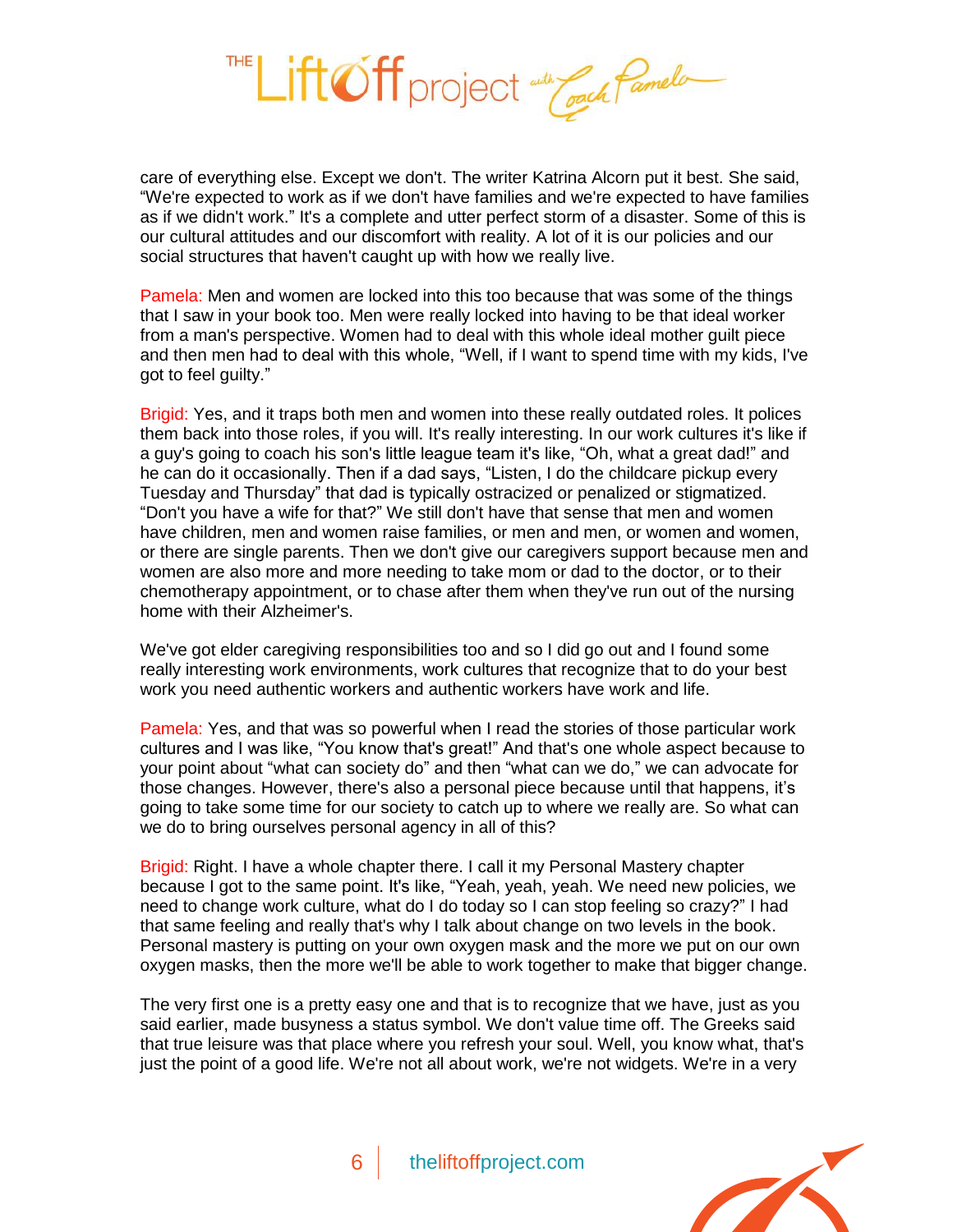

crazy, overworked, exultation time and so the first thing is being aware of that, to see it and then to recognize that we do feel like busyness is a badge of honor and that is the way we show our status and fit in. If that's not what you want, decide that. So now I really watch my language.

The second thing is awareness. We need to see the water we're swimming in, recognize that it doesn't have to be the water we swim in, that there is a different way of doing it. Look for those stories and go to the light, look for the light, but then when people ask you, "How are you doing?" Don't automatically say, "Oh fried, so busy!" You might feel that way but that then perpetuates that sense of status. What I try to do is say, "I'm great!" and then if what you're doing comes up in conversation then it comes up in conversation. Disrupt that cycle of busyness, that automatic, "Oh, I've got so much to do." When it comes to your to-do list, I used to think I had to get to the end of the to-do list before I got to do anything fun or big, kind of that same sense of getting the pebbles out of the way and then you could do the big rock of fun.

Put that rock smack at the top of your to-do list. At work, make time first thing in the morning to do that big, juicy, maybe hard-to-get to project. Turn off your email, turn off your phone, let people know you're not available for the first 90 minutes of your day, and do that big thing, do it first. Same thing with joy, with fun. Put that on your to-do list, make time for it. We really could make time for 30 minutes or even an hour of doing something fun a week. You really can. You can find that time, put it on there, schedule it, give yourself permission. That's particularly for women.

There's really interesting research that shows that women feel that they don't deserve this kind of time, that they have to earn it and the only way to earn it is to get through all of their work and their to-do list. But let's face it: it never ends.

Pamela: One thing you said in your book that really struck me, were two things. One, that women historically did not have leisure, our leisure was work.

Brigid: Right, that's the other thing to remember. Women have never had a history or culture of leisure. The "good woman" was always bustling around and busy. Think of even the TV shows you watched. It was always the guy or the granddad who was sitting around with his feet up or reading the newspaper and the woman, the mom, the grand mom is always running around and cooking something or ironing something or fixing something. Remember that there's never been a history of culture of leisure for women. We tend to feel guilty if we take it or selfish and it's really not. It's that our roles are changing and we can still be caregivers, we just have to put ourselves in the equation as well. Refreshing your soul is just being human, so allow yourself to be human, give yourself that time. It's not like you're going to go eat bon-bons all day and neglect your family duties. It's actually going to help you do them better.

Pamela: Some other things that you found in your own personal plan were 90-minute cycles of working and then also using, you call it in your book, writing down this list, this endless to-do list. I call it the parking lot where you park all those things that you intend

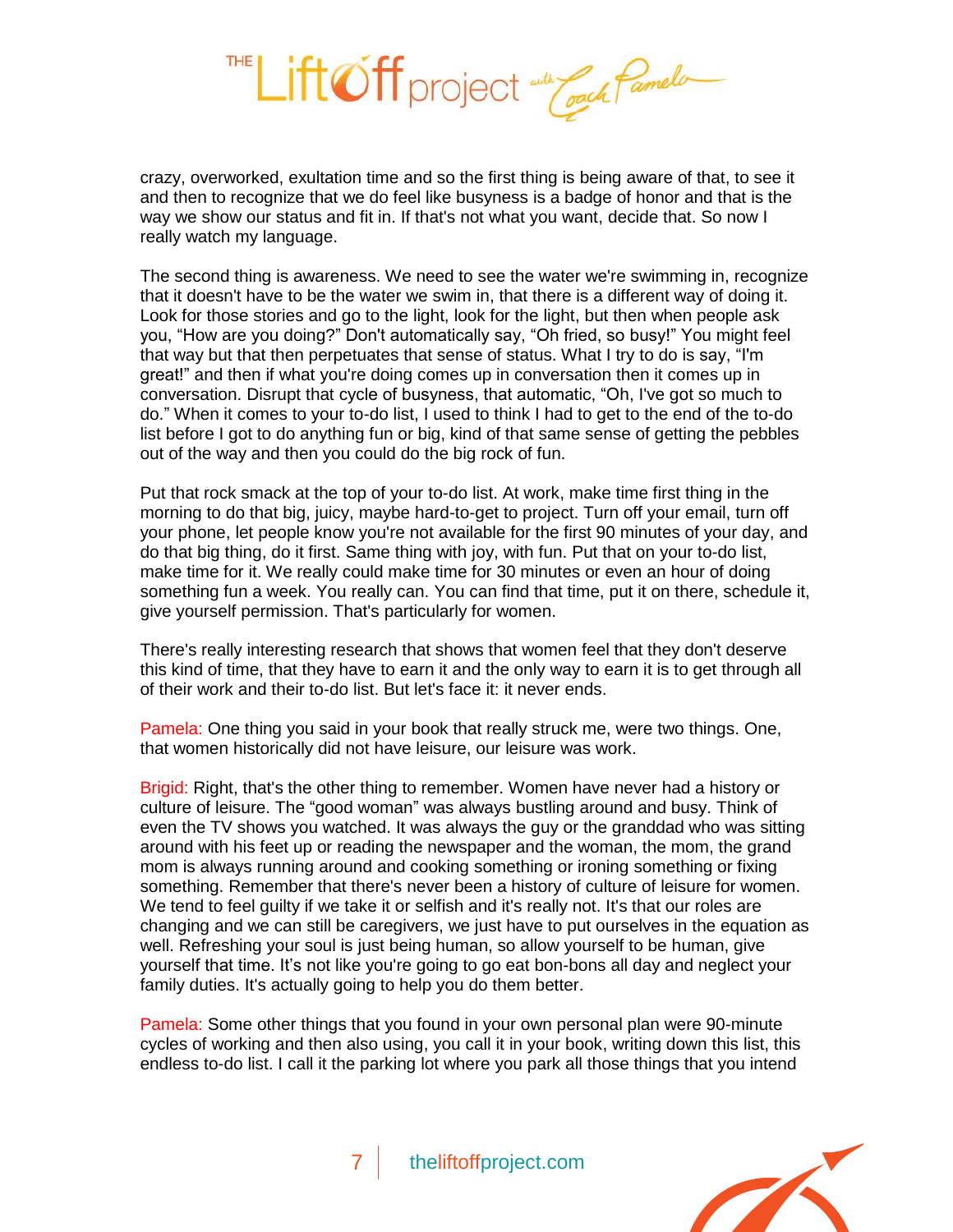

to get to at some point. Talk about how you incorporated those strategies to help you create this space away from overwhelm.

Brigid: That's really, really important. I used to call it the tyranny of the to-do list and I'd have this gigantic long to-do list and it weighed on me so heavily. I was reading a lot of different time management books and different strategies and it really comes down to some pretty simple things, things that my kids learned in preschool. Plan, do, review. So take some time to really plan. What are your priorities, what do you really need, what do you feel like doing? Do it and then review. How did it go? Did it feel good? What could you do differently? Think of all of this as an experiment.

I love the research that shows, just like we sleep in 90 minute cycles at night, the REM cycles, we have 90 minute ultrafine cycles during the day of attentiveness. Really use those, there's really great research on virtuoso's that shows they practice first thing in the morning really intensely, they've got it worked out so that they don't have to make a decision, it's just habit, it's routine. Then they work for no more than 90 minutes and then they take a break. I really try to incorporate that as I wrote my book. I did, I wrote it in 30, 45, and 90 minute cycles. And then sometimes I would get into the flow, which was awesome, and then I'd be gone for a while, and oh, time for a break, maybe for a walk.

I really do incorporate breaks into my day now. Sometimes it's a little bit more difficult. I'm now at New America and I'm directing the Better Life Lab which is really exciting. I get to come to work every day and work on these issues to try to make it better. Working on the big structural stuff for all of us is exciting. It's a pretty new position for me so I'm still experimenting with how to use my time here. That's the other thing to remember. Life changes, so adapt and once you have a schedule or a system and you feel like, "Oh, I've got it all figured out, it's locked in," it's going to change. It'll change before you know it and so recognize that and give yourself that flexibility to adapt. I think that's really important.

Permission is huge. Recognizing that you're going to do better work, you're going to be better if you also take care of yourself. That's a really important message for women.

Pamela: Perfect, thank you so much, Brigid, for coming on the show today and sharing all of that really smart advice and the honesty of your story. It's so incredibly powerful and I know our listeners are going to get a lot of value out of hearing your journey.

Brigid: Thank you so much for having me! Like I say, I'm at the Better Life Lab at New America, so I'm working on these issues. I'd love to hear from people, too. Give us your ideas, sign up for our newsletter, be part of the tribe. We're really working to make change so that our sons and daughters will have different choices, real choices without penalty.

Pamela: Great work indeed. Thanks so much!

Brigid: Thank you!